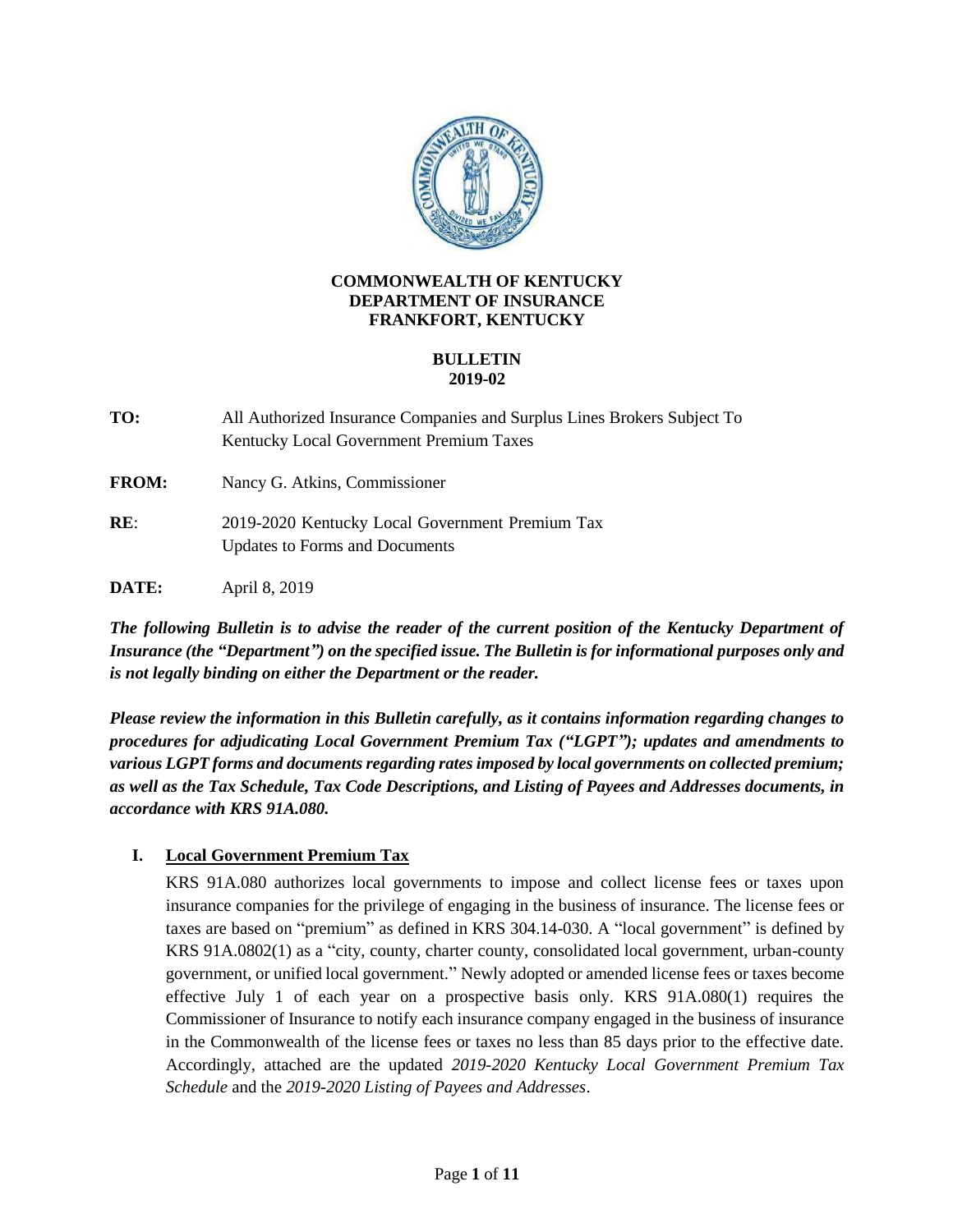Local governments that have adopted or amended their LGPT rates, payees, and addresses since the publication of Revised Bulletin 2018-01 are indicated with an asterisk (\*) on the *2019-2020 Local Government Premium Tax Schedule*. **Please also note changes in** *Tax Codes* **on the** *Local Government Premium Tax Code Descriptions* **document***.*

Surplus lines brokers are subject to the payment of LGPT pursuant to KRS 304.10-180(3). Consequently, surplus lines brokers and insurance companies are obligated to comply with the provisions of KRS 91A.080. Insurance companies and surplus lines brokers must adopt procedures to conform to the 2019-2020 Local Government Premium Tax Schedule by July 1, 2019. The *20192020 Local Government Premium Tax Schedule* applies only to premiums collected July 1, 2019, through June 30, 2020.

## **II. Determination of LGPT Liability**

To assist insurance companies and surplus lines brokers in determining the location of an insurance risk, the Department has published the *LGPT Risk Location Chart*, located on the Department's website at [http://insurance.ky.gov/ppc/Documents/LGPTRiskLocationChart070212.pdf.](http://insurance.ky.gov/ppc/Documents/LGPTRiskLocationChart070212.pdf) Pursuant to KRS 91A.080, taxes are imposed on insurance risks located within the corporate limits of the local government. An insurance risk may not necessarily be located at the mailing address of the insured. It is imperative that the insurance company/surplus lines broker identify the specific county and/or city, as well as physical address/actual risk location, in order to properly assess the LGPT. ZIP codes shall not be used to determine LGPT.

Pursuant to KRS 91A.0806(6), to assist in identifying the location of an insurance risk, an insurance company/surplus lines broker shall use a Verified Risk Location system or program during the calendar year if the total policies issued and renewed by the insurance company/surplus lines broker in Kentucky in the preceding calendar year is more than two thousand (2,000). An insurance company/surplus lines broker may avoid penalties associated with the nonpayment of LGPT, provided the insurance company/surplus lines broker utilizes a Verified Risk Location system and performs due diligence in the location of insurance risks in accordance with KRS 91A.0806(4).

The insurance company/surplus lines broker must use the LGPT rate effective on the first day of the policy term. When an insurance company/surplus lines broker collects a premium as a result of a change in the policy during the policy term, the LGPT rate used shall be the rate in effect on the effective date of the policy change. The LGPT rates are to be charged per policy.

## **III. Disclosure of Local Government Premium Tax**

In accordance with KRS 91A.0810 and 806 KAR 2:092, if the LGPT is included in the premium charged to the policyholder, the insurance company/surplus lines broker shall disclose the amount of the LGPT charged for the term and the name of the taxing jurisdiction to which the LGPT is due. For newly issued policies, the disclosure shall be included on the policy, the declarations page(s), or the initial billing instrument. For renewed or newly endorsed policies, the disclosure shall be included on the renewal certificate or the billing instrument for each period for which premium or additional premium is charged to the policyholder. Insurance companies/surplus lines brokers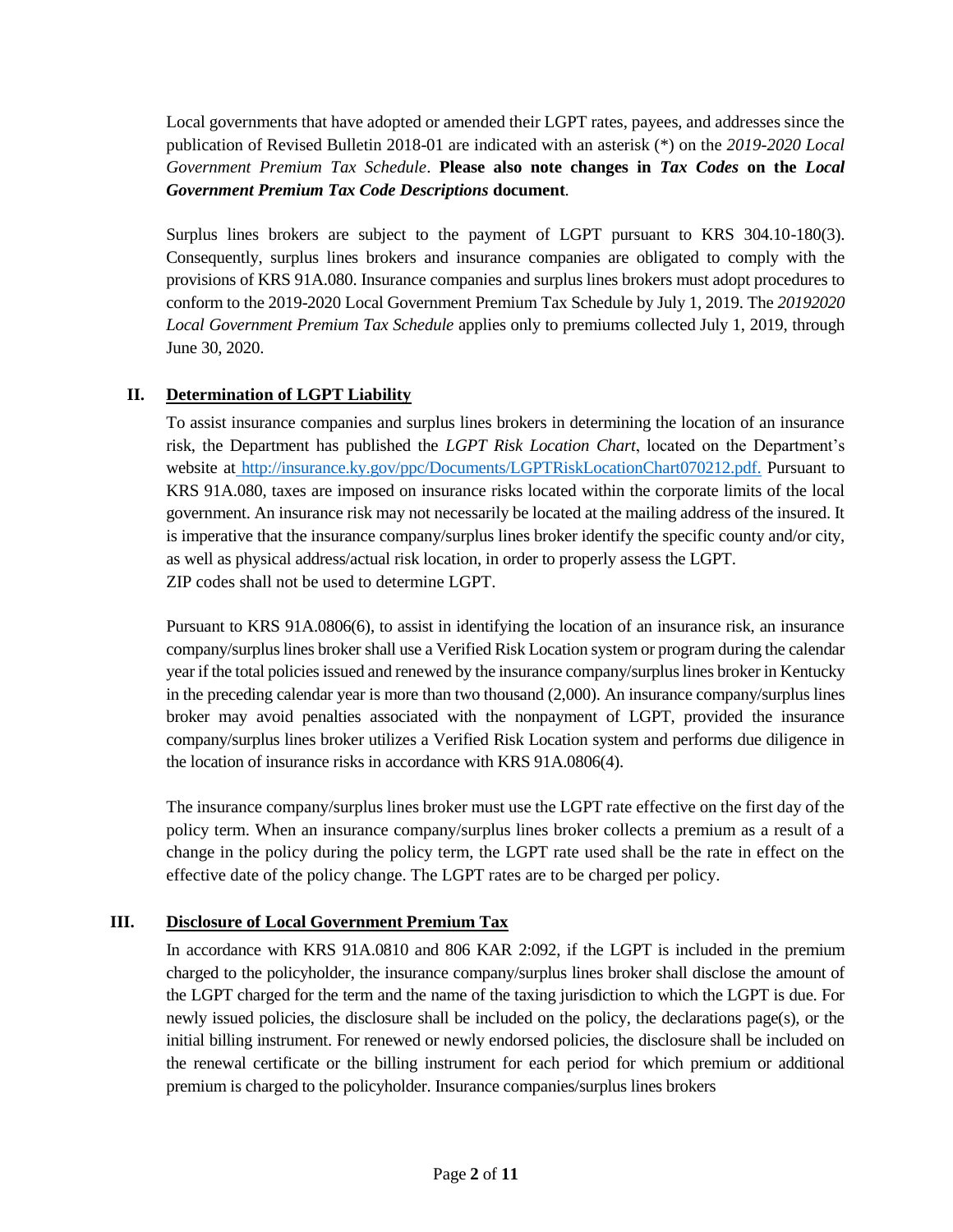should refer to 806 KAR 2:092 for a complete list of instructions regarding the contents of the disclosure.

## **Other disclosure provisions include:**

- (a) Disclosure of LGPT shall not be required if the insurance company does not charge the LGPT to the policyholder;
- (b) If LGPT is owed to multiple taxing jurisdictions, the disclosure shall list separately each taxing jurisdiction to which LGPT is owed;
- (c) If a credit of a city LGPT is applied to a county LGPT pursuant to KRS 91A.080(12), and the result is that no LGPT is owed to the county, the disclosure is not required to include the county in the itemization of taxing jurisdictions required in 806 KAR 2:092 Section 3; and
- (d) If a collection fee is included in the amount charged to the policyholder, the disclosure shall state that the amount includes the LGPT and a collection fee.

### **IV. Special Instructions Related to Surplus Lines Business**

Pursuant to KRS 304.10-180(3), each surplus lines broker is required to pay the LGPT in accordance with KRS 91A.080.

As outlined in Section XV of this Bulletin, separate quarterly tax returns shall be submitted to the applicable local government by the surplus lines broker using Form *LGT-141*. Each return submitted to the local government shall include a listing of the insurance companies that supplied the coverage for which the premiums and LGPT are being reported. This information shall be listed in the designated section of Form *LGT-141*. Please note that surplus lines brokers are not required to submit a separate Form *LGT-141* to each local government for every insurance company through which insurance business was exported. However, it is important to note that the Department requires a breakdown of premium and LGPT by company and municipality when reporting the annual reconciliation.

In accordance with Section XVII of this Bulletin, annual reconciliation reports shall be filed with the Department, as well as with the applicable local government, by the surplus lines broker. Each return/Form *LGT-141* submitted to local governments shall include a listing of the insurance companies that supplied the coverage for which the premiums and LGPT are being reported. This information shall be listed in *SECTION III* of Form *LGT-140*. Please note that surplus lines brokers are not required to submit a separate Form *LGT-140* to each local government for every insurance company through which insurance business was exported.

### **V. Exemptions to LGPT Liability** (*see* KRS 91A.080(10) through (14))

**No license fee or LGPT shall apply to premiums collected on the following:**

- Policies of group health insurance provided for state employees under KRS 18A.225;
- Health insurance policies issued to individuals;
- Workers' compensation insurance;
- Annuities:
- Federal flood insurance: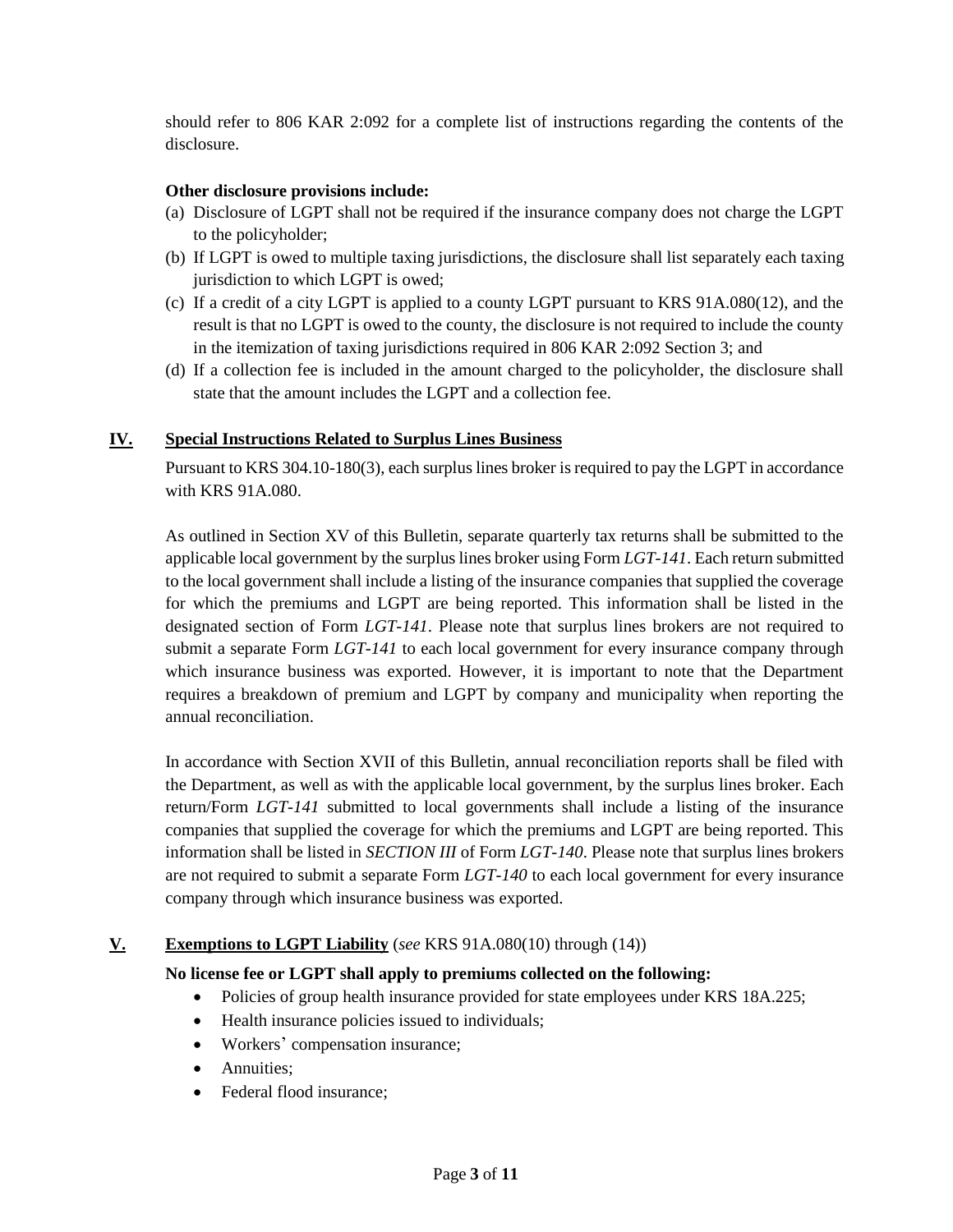- Municipal bonds, leases or other debt instruments issued by or on behalf of the local government unless the bonds, leases, or other debt instruments are issued for profit or on behalf of for-profit or private organizations;
- Policies for high deductible health plans as defined in 26 U.S.C. sec. 223(c)(2), commonly referred to as health savings accounts;
- Policies of insurance or reinsurance by the Federal Crop Insurance Corporation as defined in 7 C.F.R. sec. 400.352(b)(2);
- Policies insuring or naming the state or one of its agencies or political subdivisions as an insured and surety bonds where the state or one of its agencies or political subdivisions is the obligee. For the purposes of LGPT payments, public school districts are considered agencies of the state, and policies insuring public school districts, as well as bonds with public school districts named as the obligee are exempt from LGPT;
- Premiums paid to an insurance company or surplus lines broker by nonprofit, self-insurance groups whose membership consists of cities, counties, charter county governments, urban county governments, consolidated local governments, unified local governments, school districts, or any other political subdivisions of the Commonwealth; or
- Policies issued to public service companies that pay ad valorem taxes.

# **No license fee or LGPT shall apply to policies issued by:**

- Entities issued a certificate of authority to do business in Kentucky only as a health maintenance organization (HMO) pursuant to KRS 304.38-060;
- Entities issued a certificate of authority to do business in Kentucky as a captive insurer pursuant to KRS 304.49-010;
- Domestic life insurance companies electing to be taxed under the provisions of KRS 136.320 — Capital and Surplus Tax; or
- Fraternal benefit societies pursuant to KRS 304.29-241.

Additional exemptions may apply pursuant to the ordinance enacted by the local government. Where applicable, please refer to the *Tax Code* for each local government identified on the attached *2019- 2020 Local Government Premium Tax Schedule*, and as denoted in the *2019-2020 Tax Code Descriptions* document, for additional information.

Unless otherwise excluded by local government ordinance, a city is not exempt from the payment of county LGPT.

# **VI. Indivisible Premium**

KRS 91A.080(8) requires a breakdown of all collections by category of insurance listed in the statute. Therefore, the appropriate premium must be allocated to the various lines of business before the applicable LGPT is calculated. For indivisible premiums, a weight of two-thirds of the premium must be given to the fire provision and one-third of the premium to the property and casualty provisions before determining the LGPT.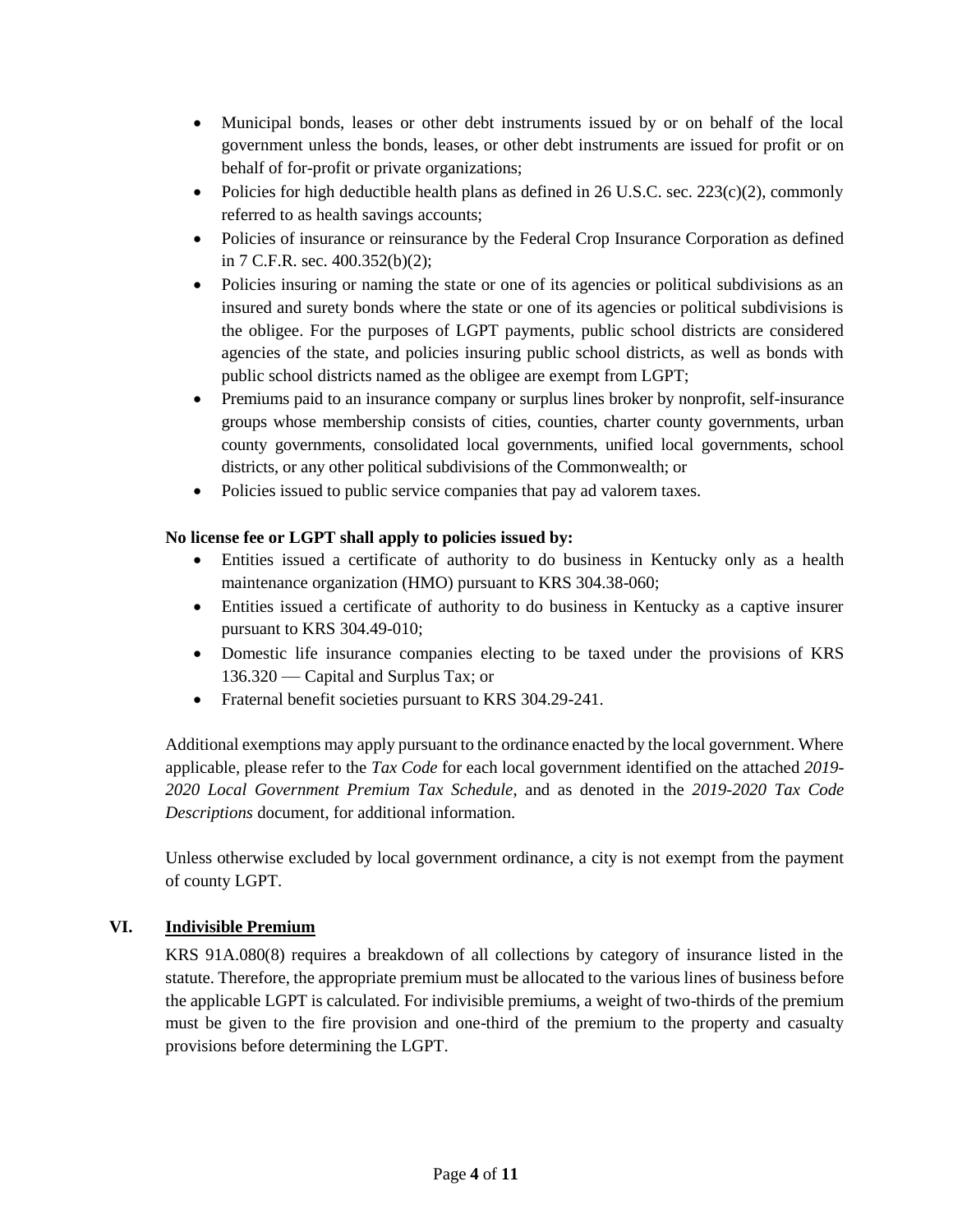### **VII. LGPT on Life Insurance**

The LGPT on life insurance shall be based on the first year's premiums and applied to the amount actually collected within the first year.

### **VIII. Minimum Tax**

In some instances, a local government will enact an LGPT percentage, as well as a minimum tax amount. In these instances, the policyholder may have to pay either the LGPT amount calculated on the percentage rate, or the minimum tax amount established by the taxing jurisdiction on applicable lines of business; whichever is greater. The minimum tax is based upon the policy term and applicable only to new and renewal business on lines of business on which LGPT is imposed, unless otherwise stipulated in the local government's ordinance denoted in the *2019-2020 Tax Code Descriptions* document. Minimum tax is collected per policy and paid to the applicable taxing jurisdiction on a quarterly basis using Form *LGT-141*.

## **IX. Flat Fees**

Flat fees shall be paid quarterly using Form *LGT-141* per insurance company and are not chargeable to the policyholder.

## **X. Collection Fees**

Pursuant to KRS 91A.080(4) and 806 KAR 2:150, a reasonable collection fee may be charged and retained by the insurance company or its agent. The collection fee shall not be more than fifteen percent (15%) of the LGPT collected and remitted to the local government, or two percent (2%) of the taxable premium, whichever is less. This fee is in addition to the LGPT payable.

If a refund or credit of a LGPT is received by an insurance company/surplus lines broker that passed the LGPT on to the policyholder, and the amount refunded or credited is not owed to another local government, the insurance company/surplus lines broker is required to pay to the policyholder the full amount of the refund or credit, including any collection fee that had been retained. In accordance with 806 KAR 2:150, Section 2(5), a collection fee refunded shall be returned to the policyholder on a pro rata basis in the same manner that the refund of the LGPT is made.

## **XI. Appeals for LGPT Refunds, Credits, or Assessments**

KRS 91A.0804 provides a sole and exclusive method for the filing of amended returns and requests or assessments by an insurance company/surplus lines broker, local government, or policyholder for nonpayment, underpayment, or overpayment of any license fee or LGPT imposed pursuant to KRS 91A.080. The procedures outlined in KRS 91A.0804, which were amended effective July 15, 2018, must be followed to properly request a refund or assessment related to nonpayment, underpayment or overpayment of LGPT.

All amended returns, requests for refunds or credits, and assessments shall be made within two years of the due date of the annual reconciliation (March 31) for the tax period during which the error was made. However, in the case of fraudulent failure to file a return or the filing of a fraudulent return, the underpayment may be assessed at any time.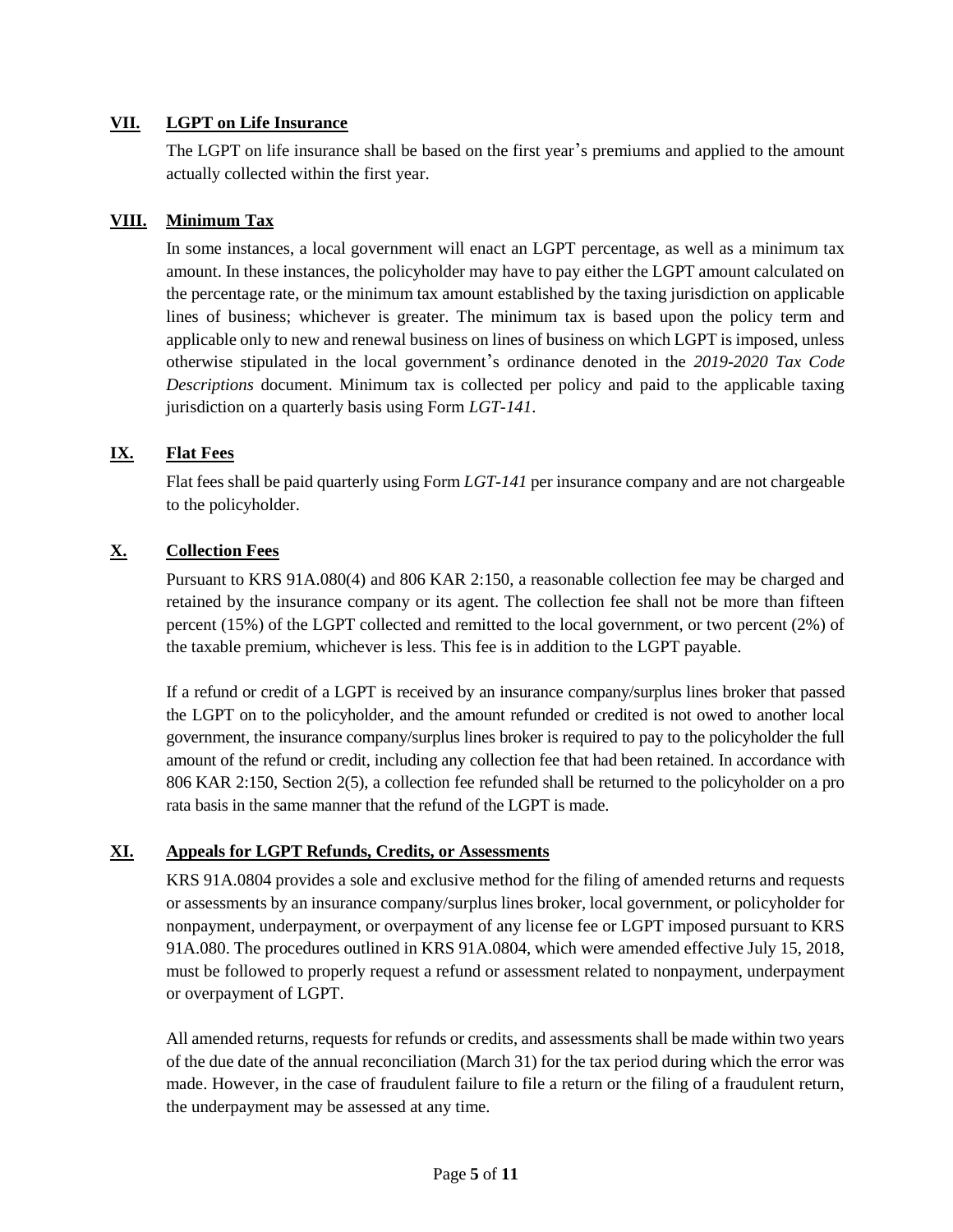Please note: If a quarterly report/return is amended for a previous tax year, the annual reconciliation must also be amended.

## **XII. Unearned Premiums**

In accordance with KRS 91A.080(3), when premiums are returned to policyholders, as in the instance of a policy cancellation, the license fee or LGPT shall be returned by the insurance company/surplus lines broker to the policyholder pro rata on the unexpired amount of the premium. The license fee or LGPT shall be returned at the same LGPT rate at which it was collected and shall be taken as a credit by the insurance company/surplus lines broker on its next quarterly report to the local government. Returned premiums shall be reported on the annual reconciliation Form *LGT-140*. If the LGPT rate of the returned premium is different from the LGPT rate of the quarter in which it was returned, the returned premiums and the rate at which they were returned must be listed as separate line items on the amended Form *LGT-140.*

## **XIII. Credit for City LGPT Against County LGPT**

# *Tax Code "A"*

KRS 91A.080(12) and 806 KAR 2:095 requires insurance companies to credit city license fees or LGPT against the county license fees or LGPT imposed for the same license fees or LGPT imposed by the county. This credit only applies if the county ordinance was enacted on or after July 13, 1990.

A credit of the city license fees or LGPT against the county license fees or LGPT must be taken if all of the following are true:

- The risk is located within the city limits;
- The county in which the city is located also imposes an LGPT;
- The county issued its Ordinance on or after July 13, 1990; and
- The county license fee or LGPT for the applicable line of business (life, health, casualty, etc.) is higher than the city license fee or LGPT.

If a credit is required, the insurance company must pay the license fee or LGPT due to the city and pay the balance due to the county.

**For quarterly reporting purposes, city LGPT credits against county LGPT should be submitted to the county using Form** *LGT-142***, along with Form** *LGT-141* **to both the county and the city.**

| For July 1, 2019, through June 30, 2020, Tax Code A applies to these cities/counties: |  |
|---------------------------------------------------------------------------------------|--|
|---------------------------------------------------------------------------------------|--|

| <b>Hopkins County</b>                | Meade County                                  |  |  |  |
|--------------------------------------|-----------------------------------------------|--|--|--|
| • City of Dawson Springs (Life Only) | • City of Ekron (Except Health $<$ Life)      |  |  |  |
| • City of Saint Charles (Life Only)  |                                               |  |  |  |
| City of White Plains (Life Only)     |                                               |  |  |  |
| Pulaski County                       | Menifee County                                |  |  |  |
| City of Science Hill (Except Health) | • City of Frenchburg (Except Health $<$ Life) |  |  |  |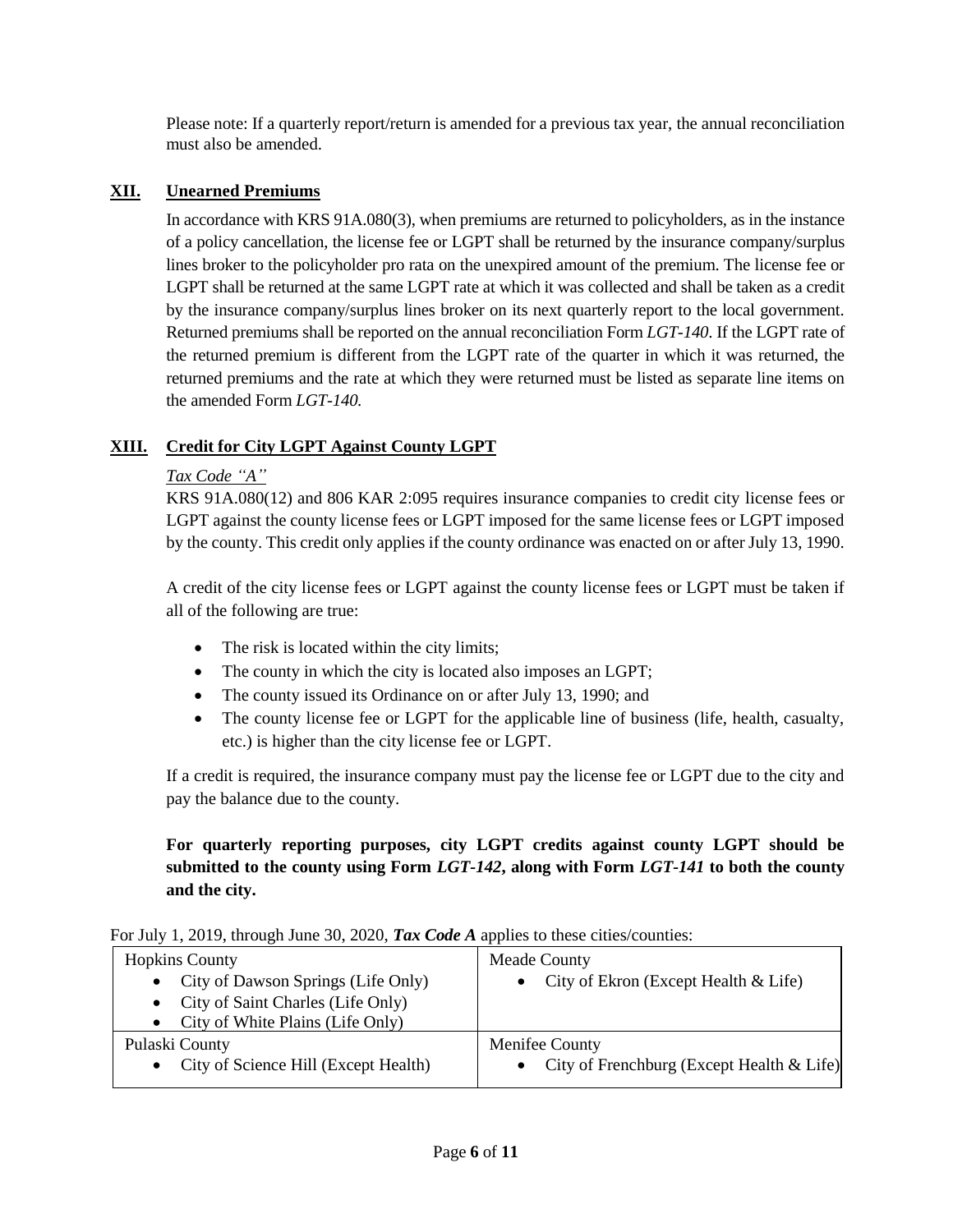| <b>Trimble County</b><br>• City of Milton (Except Health) | <b>Henderson County</b><br>City of Robards |
|-----------------------------------------------------------|--------------------------------------------|
| <b>Floyd County</b>                                       | <b>Knott County</b>                        |
| City of Wheelwright (Health Only)                         | • City of Hindman (Except Health $<$ Life) |
| City of Prestonsburg (Life Only)                          |                                            |

## **XIV. "Grandfathered" County Taxes**

*Tax Code "B"*

Counties in which LGPT was levied prior to July 13, 1990 are considered to have a "grandfathered" status. In these areas, LGPT applies to both the incorporated (city) and unincorporated (county) areas.

If the insured risk is located within the incorporated city boundary, both the city and the county are owed their respective LGPT amounts, and no credit may be taken. If the risk is located only in the county, then only county LGPT is owed to the county and no credit is applicable.

# **LGPT collected within these cities must also be reported quarterly, and separate LGPT returns must be submitted to the respective counties using form LGT-141**.

|  |  | For July 1, 2019 through June 30, 2020 Tax Code B applies to these cities/counties: |  |  |  |
|--|--|-------------------------------------------------------------------------------------|--|--|--|
|  |  |                                                                                     |  |  |  |

| <b>Anderson County</b> | <b>Fulton County</b>     | <b>Washington County</b> |
|------------------------|--------------------------|--------------------------|
| • City of Lawrenceburg | • City of Hickman        | City of Springfield      |
|                        | $\bullet$ City of Fulton |                          |

# **XV. Quarterly Payment of LGPT**

In accordance with KRS 91A.080(2) and 806 KAR 2:095, license fees or LGPT are due to the applicable local government thirty (30) days after the end of each calendar quarter. Each insurance company/surplus lines broker shall file separately using Form *LGT-141* or a substantially similar form. Please do not send copies of Form *LGT-141* to the Department, as they are not required to be filed with the Department. However, pursuant to 806 KAR 2:070 and KRS 304.10-160, these Forms must be retained for a minimum period of five years. For more specific information regarding the filing of quarterly tax returns, please refer to the instructions for filing on Form *LGT-141*.

# **Quarterly filings should be submitted to the taxing jurisdiction on Form** *LGT-141* **or a substantially similar form.**

## **XVI. Penalties**

Pursuant to KRS 91A.080(9), any license fee or LGPT not paid on or before the due date shall bear interest from the date due until paid. The Department of Revenue has set the interest rate on unpaid or underpaid LGPT for 2019 at seven percent (7%). Any interest due is payable to the applicable local government. In addition, the local government may assess a ten percent (10%) penalty on a license fee or LGPT not paid within thirty (30) days after the due date.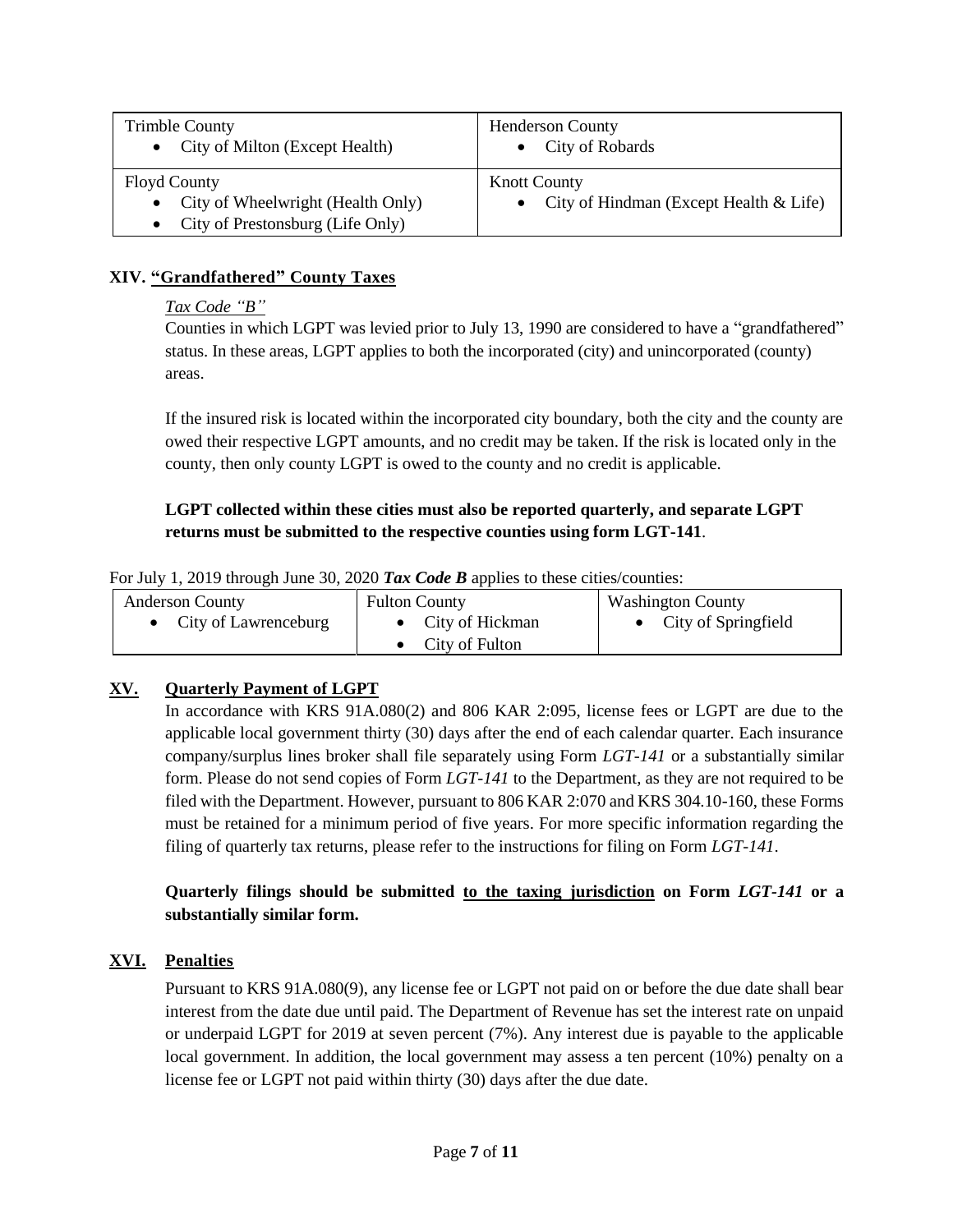If, after an audit requested by a local government, the Department finds that an insurance company/surplus lines broker has willfully engaged in a pattern of business conduct that fails to properly collect and remit the fee or LGPT imposed by a local government pursuant to the authority granted by KRS 91A.080(7), the Department may assess the responsible insurance company/surplus lines broker a penalty fee.

The penalty fee may be no greater than ten percent (10%) of the additional license fees or LGPT determined to be owed to the local government.

The penalty fee shall be paid to the local government owed the license fee or LGPT, less any administrative costs of the Department in enforcing KRS 91A.080(7). Any insurance company/surplus lines broker held responsible for a penalty fee may request a hearing with the Department. The hearing will be conducted pursuant to KRS 304.2-310 through 304.2-370, regarding the finding of a willful violation and the subsequent penalty fee.

In accordance with KRS 91A.0806(5), upon the presentation of proof that an insurance company has complied with the provisions of KRS 91A.0806(4) by performing due diligence in the location of risks and employing a verified risk location system or an alternative risk location method authorized by KRS 91A.0806(3), the insurance company:

- (a) Shall not be subject to penalties for failure to comply with KRS 91A.080 that may otherwise be imposed pursuant to KRS Chapter 304 or KRS 91A.080(7) for failure of a risk location system or program to properly locate risks;
- (b) Shall be held harmless from any liability including, but not limited to, liability for penalties, except for the LGPT that is due and interest on the LGPT that an insurance company has failed to timely remit, that would otherwise be due solely as a result of a failure to properly collect and remit the LGPT or fee levied pursuant to KRS 91A.080 because of failure of a risk location system or program to properly locate risks; and
- (c) Shall not be subject to penalties under KRS 91A.0804(3)(c).

## **XVII. Annual Reconciliation**

In accordance with KRS 91A.080(8) and 806 KAR 2:095, each insurance company/surplus lines broker shall, on or before March 31 of each year, file the Local Government Premium Tax Annual Reconciliation Report to the applicable local government. Form *LGT-140* must be submitted by paper copy to the local government.

If an insurance company/surplus lines broker has not collected premiums for which LGPT applies, the insurance company/surplus lines broker shall electronically file an annual reconciliation with the Department indicating the reason that no LGPT was due.

A filing fee of \$5.00 per insurance company/surplus lines broker shall be submitted with the annual reconciliation filing in a format compatible with the electronic filing option chosen. The failure to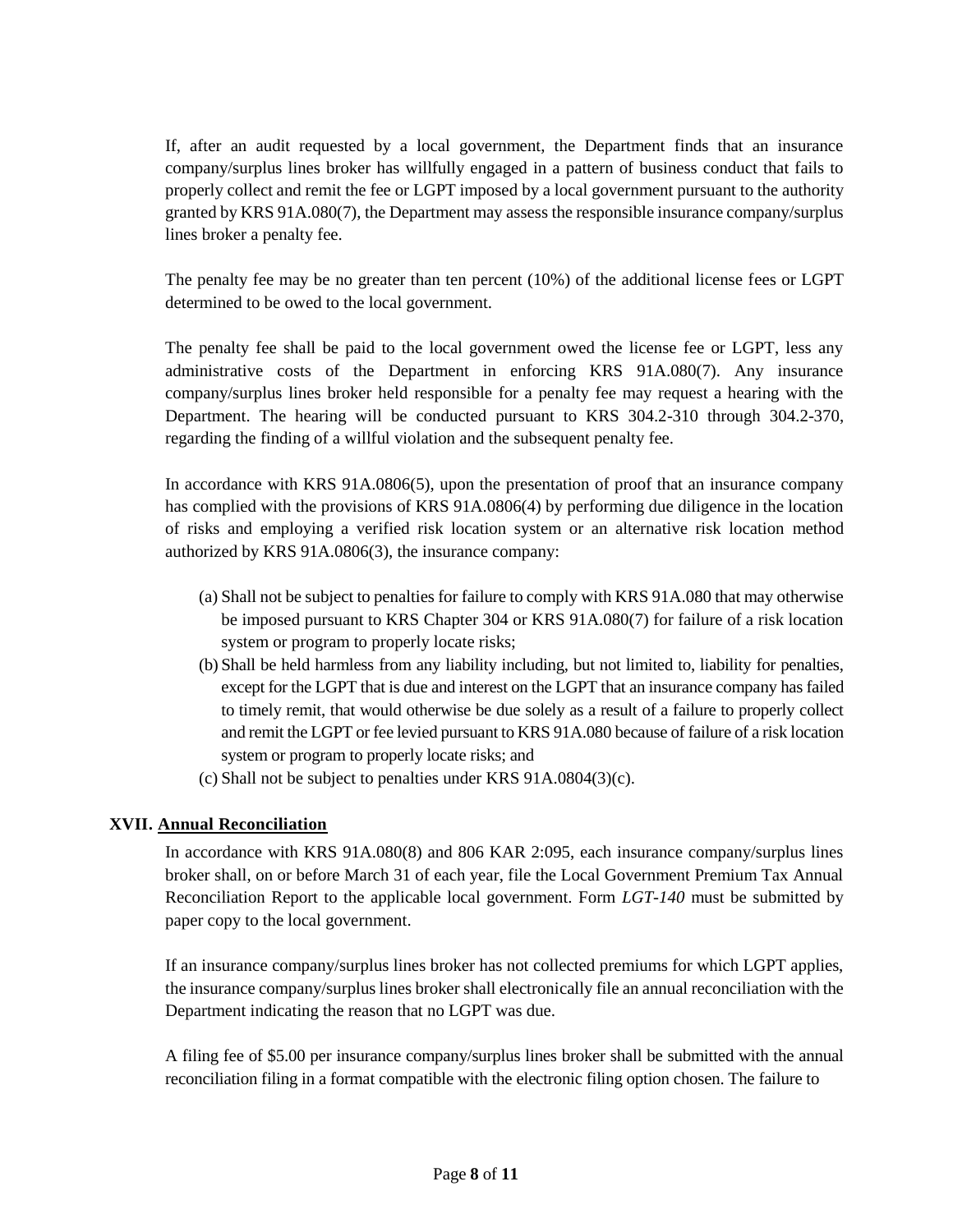file the annual reconciliation or to remit the \$5.00 filing fee constitutes a violation of 806 KAR 2:095 and could result in administrative action.

### **A. Mandatory Electronic Annual Reconciliation Filing Requirements**

The Local Government Premium Tax Annual Reconciliation report shall be submitted to the Department in an **electronic** format**. The Department no longer accepts paper copy annual reconciliation reports**. Users may choose from two electronic options:

- 1) eServices Portal; or
- 2) Secure File Transfer Protocol ("SFTP")

Documentation on how to submit electronically is available on the Department's website at http://insurance.ky.gov/PPC/docs.aspx?Div id=13 under the "Annual Reconciliation Electronic Submission" section. Please note that there are separate user guides for insurance companies and surplus lines brokers.

# **B. Electronic Filing Options and Instructions** (806 KAR 2:095, Section (3)) **1) eServices Portal**

## **a. Surplus lines brokers**

Access to electronically submit the annual reconciliation pursuant to KRS 91A.080 is automatically included with existing eServices accounts for surplus lines users with "Individual Access" account types. The process to establish an account is outlined in the *User Documentation for Surplus Lines Brokers* under the "Annual Reconciliation Electronic Submission" section located at: [http://insurance.ky.gov/PPC/docs.aspx?Div\\_id=13](http://insurance.ky.gov/PPC/docs.aspx?Div_id=13).

## **b. Insurance Companies**

Insurance companies will need to establish an eServices account for the company by choosing the "Insurer: Annual Reconciliation" account type, in eServices. The process to establish an account is outlined in the *User Documentation for Companies* under the "Annual Reconciliation Electronic Submission" section located at: [http://insurance.ky.gov/PPC/docs.aspx?Div\\_id=13.](http://insurance.ky.gov/PPC/docs.aspx?Div_id=13)

**c. Local Governments**

Local governments that wish to view annual reconciliation data and other LGPT summary reports online, may do so through the eServices portal. Official personnel from the local government must first request an eServices account by emailing a request to: **[DOI.ISHelpDesk@ky.gov.](mailto:DOI.ISHelpDesk@ky.gov)** Please include: name, official title, name of local government, phone number, and address of the local government. Once the account has been created by the Department, a username and password will be emailed to the user.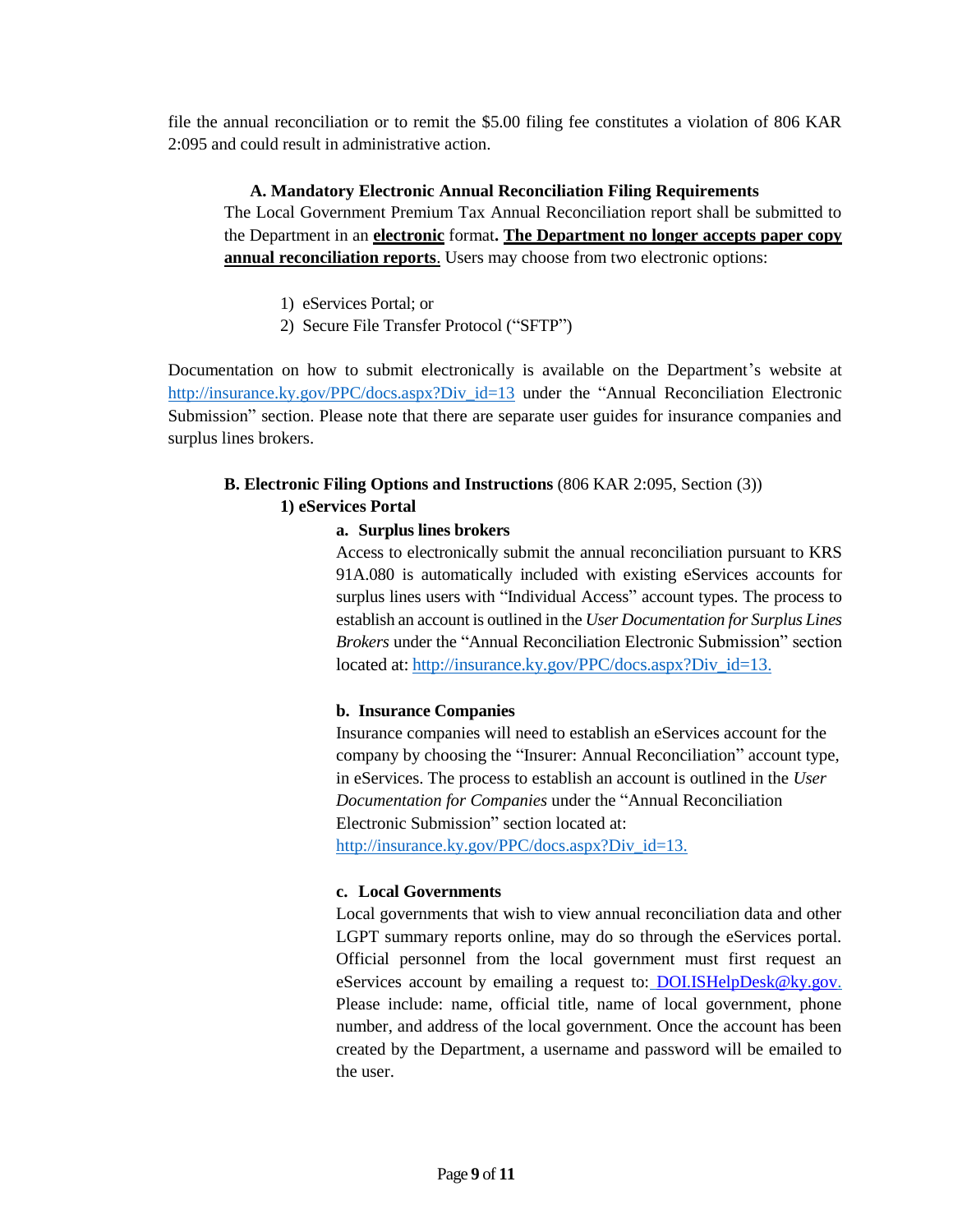#### **2) Secure File Transfer Protocol ("SFTP")**

#### **a. Surplus lines brokers**

The process to establish an SFTP account is outlined in the *User Documentation for Surplus Lines Brokers* under the "Annual Reconciliation Electronic Submission" section located at: [http://insurance.ky.gov/PPC/docs.aspx?Div\\_id=13.](http://insurance.ky.gov/PPC/docs.aspx?Div_id=13)

If choosing the SFTP method, users must request access to the system by emailing the Department at [DOI.ISHelpDesk@ky.gov.](mailto:DOI.ISHelpDesk@ky.gov) Please allow up to two weeks for an account to be created.

If the Department has previously approved a test file and assigned a username and password for SFTP access, that username and password will allow access in subsequent years.

### **b.Insurance Companies**

The process to establish an SFTP account is outlined in the *User Documentation for Companies* under the "Annual Reconciliation Electronic Submission" section located at: [http://insurance.ky.gov/PPC/docs.aspx?Div\\_id=13.](http://insurance.ky.gov/PPC/docs.aspx?Div_id=13)

If choosing the SFTP method, users must request access to the system by emailing the Department at [DOI.ISHelpDesk@ky.gov.](mailto:DOI.ISHelpDesk@ky.gov) Please allow up to two weeks for an account to be created.

If the Department has previously approved a test file and assigned a username and password for SFTP access, that username and password will allow access in subsequent years.

### **C. Filing the Annual Reconciliation with Local Governments**

The annual reconciliation shall be submitted electronically to the Department. However, insurance companies/surplus lines brokers shall continue to send **paper copies** of their annual reconciliation reports using Form *LGT-140* to local governments. Filing electronically with the Department does not constitute compliance with the filing requirements for local governments. For more specific information regarding the filing of the annual reconciliation report, please refer to the instructions for filing Form *LGT-140*.

### **XVIII. Questions**

Questions should be directed to the Local Government Premium Tax Unit. [Email: DOI.MunicipalTaxes@ky.gov;](mailto:DOI.MunicipalTaxes@ky.gov;) Phone: 502-564-1649; Fax: 502-564-6090